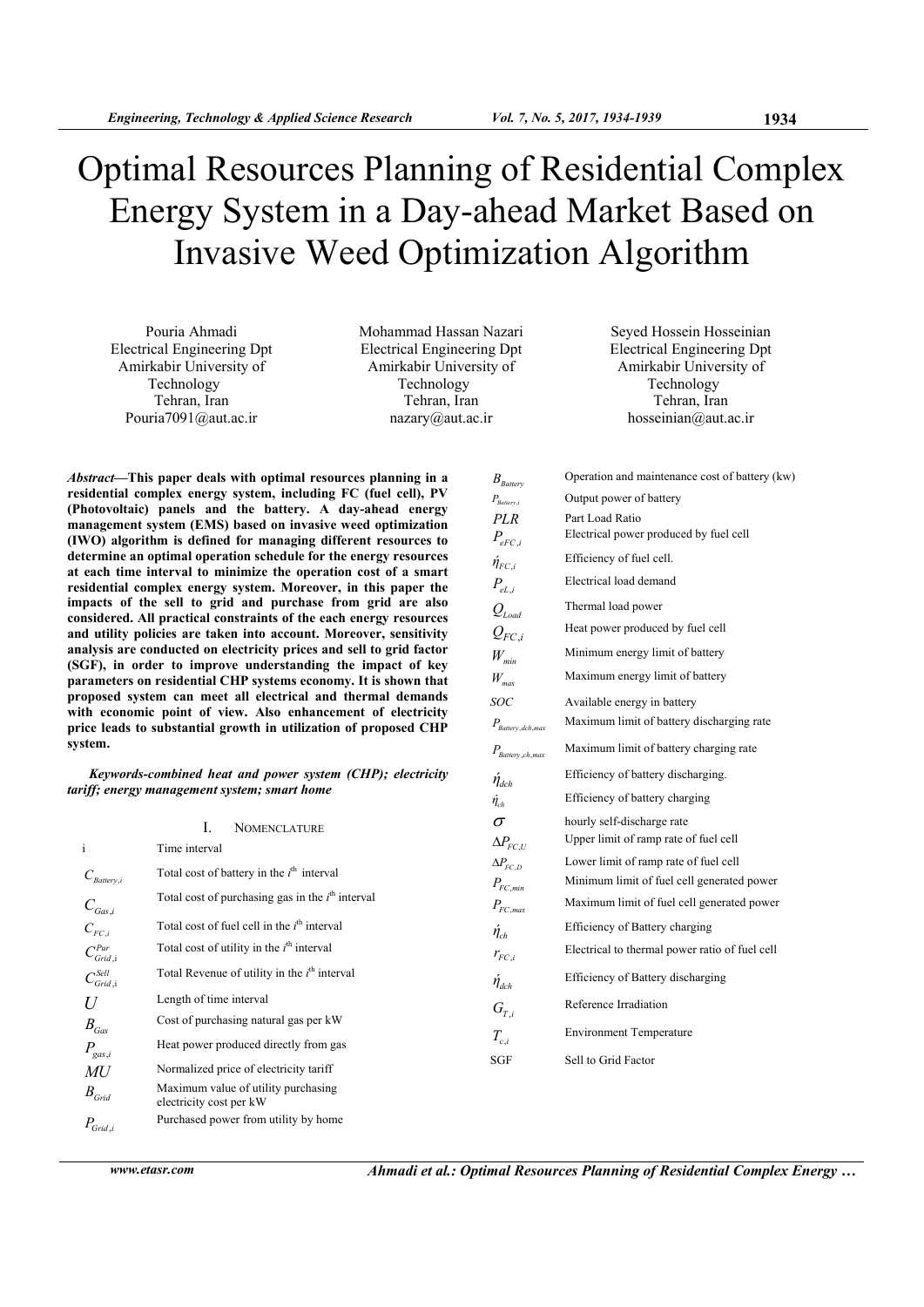#### II. INTRODUCTION

CHP (combined heat and power) system is a lucrative alternative which offers lower energy costs, higher efficiency, higher reliability, stability in the face of uncertain electricity costs and lower greenhouse gas (GHG) production. The application of CHP systems for residential loads will be promoted if optimal operation of the integrated energy system is completely investigated. Authors of [1] have proposed a mixed integer nonlinear programming approach to minimize annual cost of the system for a given residential customer equipped with the CHP plant, combining with a back-up boiler. Authors in [2] have presented optimal sizing of RERs (renewable energy resources) including PV/WT beside CHP units in a grid connected to residential complex using simulated annealing optimization (SA). It has been shown in [2] that RERs and CHP unit can properly complement each other. Authors of [3] have proposed operational strategy for a CHPbased grid-tied MG (microgrid) including PV/FC/WT and MT (micro-turbine). It has been presented in [3] that an increase in the price of electricity encourages the utilization of MGs based on RERs. Also in order to have a higher level of reliability, a higher number of DGs must be employed in MGs. In [4], a hybrid electrical/ thermal home energy system including FC, CHP and battery is studied using hyper-spherical search algorithm. It has been shown that the battery and variable electricity tariffs have substantial effect on system operating costs. In [5] optimal scheduling of home energy system has been shown that the efficiency of battery has a major effect on the system operating cost; however, the impact of selling electrical energy to grid is not considered.

In this paper, an optimal resources planning in the hybrid thermal/electrical grid-connected residential complex including a FC, PV and battery is studied. A day-ahead power scheduling based on invasive weed optimization (IWO) algorithm for managing different resources is developed to generate an efficient look-up table that determines an optimal operation schedule for the distributed energy resources at each time interval, in order to minimize the operation cost of the system. The impacts of bilateral trading to grid during different tariffs are taken into account and all practical constraints of the energy resources and utility are considered. Also accurate models of each energy resources including upper and lower limits of ramp rates of FC and charge and discharge ramp rates of battery are also applied. Moreover, in order to examine different energy price policies, sensitivity analysis have been conducted on electricity prices and sell to grid factor (SGF).

It should be noted that the model of this study is formulated in general terms, so it can be easily adapted to various residential building systems by applying hourly load data, meteorological data, energy price policies etc. This paper is structured as follows. Firstly the system architecture and operation is given in section III. Energy management system (EMS) is explained in section IV. Problem formulation is outlined in section V. Results and discussion are investigated in section VI and Section VII draws the concluding remarks.

## III. SYSTEM CONFIGURATION AND OPERATION

Figure 1 shows the configuration of the proposed hybrid residential energy system. The system includes of PV panels as a renewable energy source, a FC as a CHP system and battery to store surplus energy and improve the system reliability. The thermal load can be supplied by either natural gas or recovered heat from the FC. The electrical load can be supplied by the PV, FC, battery or main grid. Sell to grid is also taken into account.



Fig. 1. Residential *building multi-carrier energy system*

## *A. Modeling the System Components*

#### *1) PV System*

The output power of PV  $(P_{PV})$  at each time (*t*) can be calculated  $\overline{6, 7}$ :

$$
P_{PV,i} = \eta_{PV} \times A \times G_{i}
$$
 (1)

where *G* is solar radiation, *A* is PV area and  $\eta_{PV}$  is overall efficiency of solar panel without considering efficiency of DC/AC converter. The  $\eta_{\mu\nu}$  in each time can be determined using following equation:

$$
\dot{\eta}_{PV} = \dot{\eta}_{ref} [1 - \beta_{ref} (T_{c,i} - T_{ref})] + y \log_{10} G_{T,i}
$$
 (2)

*2) FC* 

The maximum electrical power of the FC is restricted by maximum capacity of FC given in Table II. If output power of FC becomes less than a lower threshold, the FC cannot work and it should be switched off. The Efficiency of the FC is a function of part load ratio (PLR). PLR is ratio of electrical generation to maximum FC power rating. The efficiency and ratio of the electrical to thermal energy of FC are also function of PLR [8] and can be obtained by following equations:

if 
$$
PLR_i < 0.05
$$
  
\n
$$
\dot{\eta}_{FC,i} = 0.2716 \qquad r_{FC,i} = 0.681 \qquad (3)
$$

if 
$$
PLR_i \ge 0.05
$$
  
\n
$$
\dot{\eta}_{FC,i} = 0.9033PLR_i^5 - 2.9996PLR_i^4 + 3.6503PLR_i^3 - 2.0704PLR_i^2 + 0.4623PLR_i + 0.3747
$$
\n(4)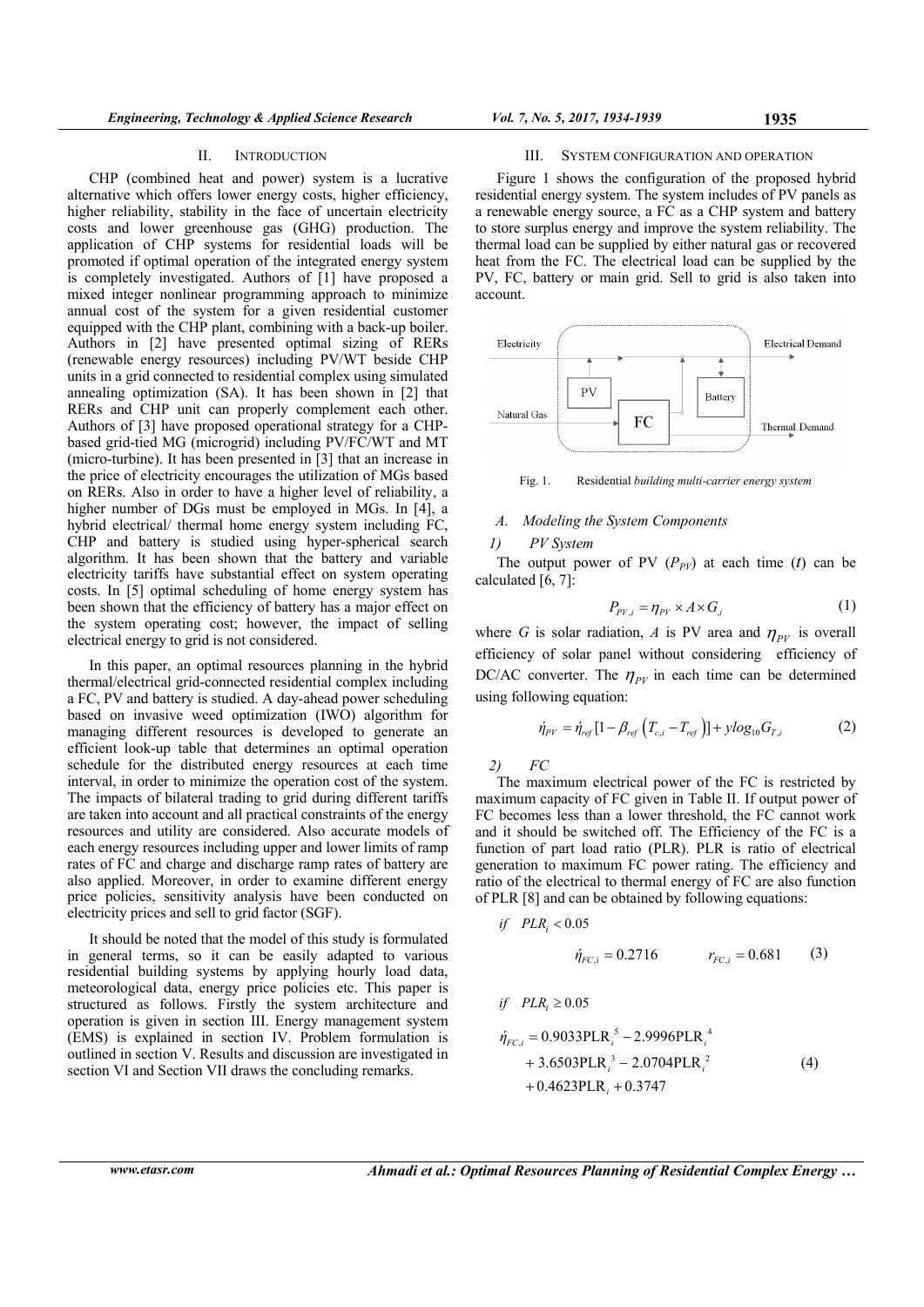$$
r_{FC,i}(t) = 1.0785\text{PLR}_i^4 - 1.9739\text{PLR}_i^3
$$
  
+ 1.5005\text{PLR}\_i^2 - 0.2817\text{PLR}\_i + 0.6838 (5)

Therefore, thermal energy provided by FC in each time interval is:

$$
Q_{FC,i} = r_{FC,i} \times P_{FC,i} \tag{6}
$$

In this paper, as an accurate model of the energy resources is considered, upper and lower limits of ramp rates of FC are taken into account. Therefore following equations are considered through simulation procedures.

$$
\frac{P_{eFC,t} - P_{eFC,t-1}}{U} < \Delta P_{FC,U} \tag{7}
$$

$$
\frac{P_{eFC,t-1} - P_{eFC,t}}{U} < \Delta P_{FC,D} \tag{8}
$$

*3) Battery* 

The battery bank capacity is presented in Table II. In this study an accurate model for battery is considered in which battery and converter efficiencies, self-discharge rate and charge and discharge ramp rates of battery are taken into account. The charge and discharge quantity of the battery bank at time t can be determined by following equations, respectively.

$$
SOCi = SOCi-1 \times (1 - \sigma) + PBattery,i \times \dot{\eta}_{ch}
$$
 (9)

$$
SOCi = SOCi-1 × (1 - \sigma) - \frac{PBattery,i}{\dot{\eta}_{dch}}
$$
 (10)

The following inequalities represent limitations of discharging and charging ramp rates for the battery, respectively:

$$
\frac{SOC_{i} - SOC_{i-1}}{U} > P_{\text{Battery}}^{\text{ch,max}} \tag{11}
$$
\n
$$
\frac{SOC_{i-1} - SOC_{i}}{U} < P_{\text{Battery}}^{\text{deh,max}} \tag{11}
$$

#### IV. ENERGY MANAGEMENT SYSTEM (EMS)

The main role of the EMS is to minimize the operating cost while satisfying all thermal and electrical demands of residential complex. In order to use available energy resources effectively, operation scheduling should be determined one day or longer in advance. It is assumed that the predicted values of heat and electricity demands are available one day ahead in the optimization model studied in this paper. It should be noted that as the objective of this study is to minimize the operating cost of residential complex energy system, the components of system are previously installed and there is no need to consider installation costs. In this study, the model is formulated in general terms, so it can be easily adapted to various systems by applying hourly load data, meteorological data tariffs, natural gas price etc.

## *A. Cost Function*

The objective of EMS is to minimize following cost function.

*Ahmadi et al.: Optimal Resources Planning of Residential Complex Energy ...* 

Min 
$$
f(x) = \sum_i (C_{FC,i} + C_{\text{Battery},i} + C_{\text{Grid},i}^{Pur} - C_{\text{Grid},i}^{Sell} + C_{\text{Gas},i})
$$
 (12)

where  $C_{FC,t}$ ,  $C_{Battery,t}$ ,  $C_{Grid,t}^{Pur}$ ,  $C_{Grid,t}^{Sell}$  and  $C_{Gas,t}$  can be calculated using following relations:

$$
C_{FC,t} = U \times C_{Gas} \left( \frac{P_{eFC,i}}{\dot{\eta}_{FC,i}} \right) \tag{13}
$$

Also, in this study startup cost and shutdown costs of FC are taken into account.

$$
C_{\text{Battery},i} = U \times B_{\text{Battery}} \times P_{\text{Battery},i}
$$
\n<sup>(14)</sup>

$$
C_{\text{Grid},i}^{\text{Pur}} = U \times MU \times B_{\text{Grid}} \times P_{\text{Grid},i} \tag{15}
$$

$$
C_{\text{Grid},i}^{\text{Sell}} = U \times MU \times B_{\text{Grid}} \times P_{\text{Grid},i} \times SGF \tag{16}
$$

$$
C_{\text{Gas,i}} = U \times B_{\text{Gas}} \times P_{\text{gas,i}} \tag{17}
$$

#### *B. Constraints*

Following constraint should be satisfied.

$$
P_{FC,min} < P_{FC,i} < P_{FC,max} \tag{18}
$$

$$
SOC_{min} < SOC_i < SOC_{max} \tag{19}
$$

#### *C. Power Balance*

In this study, the load shedding is not considered, so all the electrical and thermal demands must be supplied.

$$
P_{FC,i} + P_{PV,i} + P_{Battery,i} + P_{Grid,i} - P_{Load,i} = 0
$$
 (20)

$$
Q_{Gas,i} + Q_{FC,i} - Q_{Load,i} = 0
$$
\n(21)

It is assumed that sell to and purchase from grid must not be occurred simultaneously. Namely, at each *t* , the residential complex energy system should only sell energy to grid or purchase electricity from grid.

## *D. Electricity Tariff*

In this paper, three different tariffs are considered for electricity price: peak, intermediate, and off-peak tariffs. All of the tariffs are normalized regarding the maximum electricity tariff defined in the "peak" period. Normalized values of these tariffs and their pertaining time intervals are listed in Table I [9]. In this study, electricity price during on-peak hours is  $0.13$ ( $\frac{\sqrt{3}}{kWh}$ ) [5]. In base scenario, sell to grid ( $\overline{SGF}$ ) factor is assumed to be 0.9 [10].

## V. INVASIVE WEED OPTIMIZATION ALGORITHM

## *A. Terms Used*

- Seeds All units in the optimization problem that are assigned a value pertaining to the limiting conditions.
- Plants Seeds that grow into plants before being evaluated.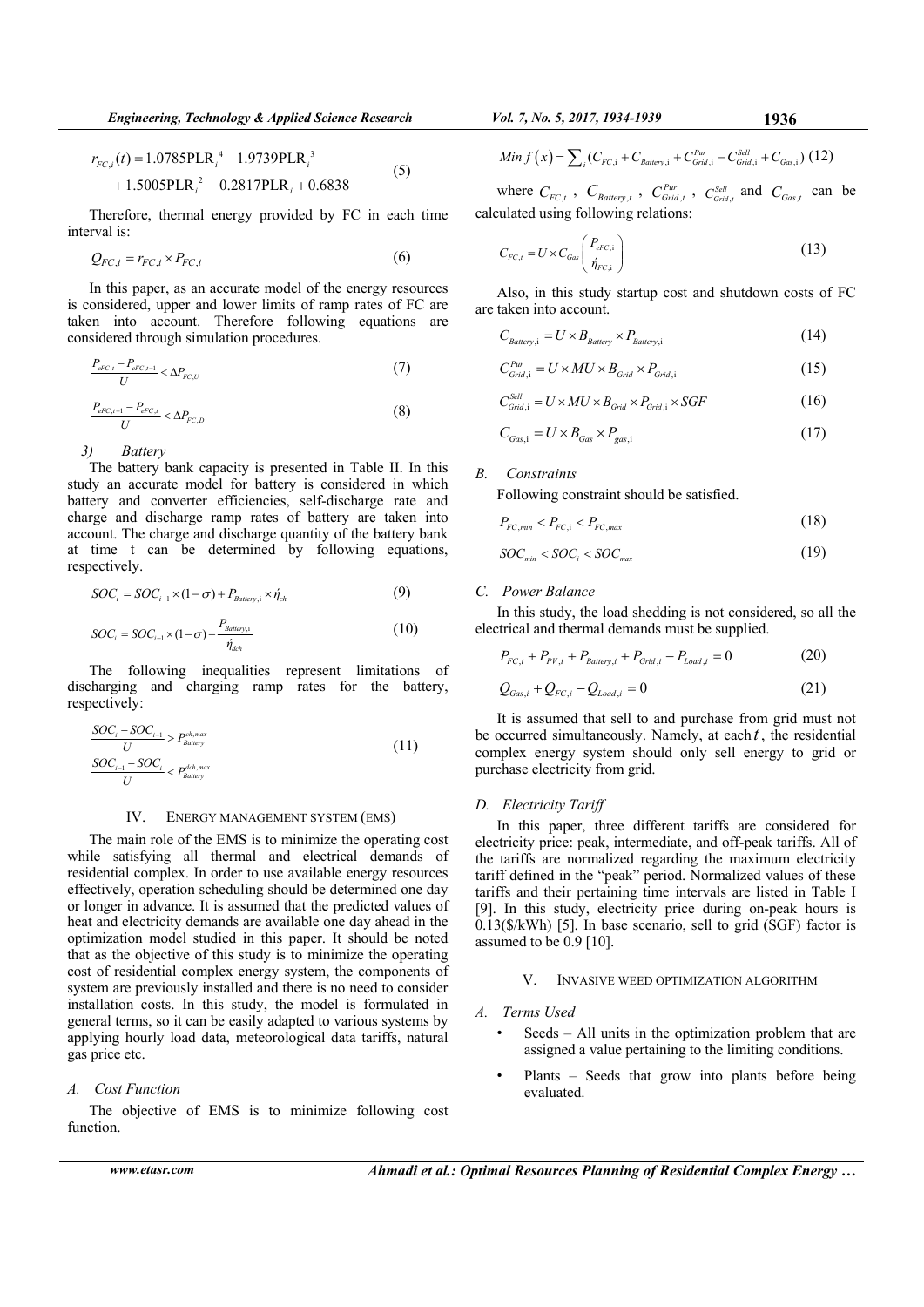Fitness value – A value that determines how good the plant is, i.e. how much optimized the solution is.

**Period Time range Normalized Electricity Purchase Price**  Peak (9:00-12:00), (17:00-22:00) 1pu Intermediate (13:00-16:00) 0.9pu Off-peak (23:00-08:00) 0.78pu

TABLE I. ELECTRICITY TARIFF [8]

The IWO algorithm is inspired from the biological growth of weed plants. This technique is based on the colonizing behavior of invasive weed plants [13]. Weed plants are called invasive because the growth of weed plants is extensively invading in the growth area. IWO is known to be highly converging in nature since it a derivative free algorithm. It also converges to the optimal solution thereby eliminating any possibilities of sub optimal solutions with easy coding implementation. IWO has been so far implemented for applications like DNA computing and antenna system design [14]. In this algorithm, the number of decision variables are taken in the form of seeds and then randomly distributed in the feasible space [15]. These seeds are then permitted to grow into plants and the fitness of each individual plant is determined. Depending upon these fitness values, new seeds are generated by each plant in accordance with a normalized standard deviation σ. In the next step the combined fitness values of seeds and plants is calculated until the fitness value converges to an optimal solution. The objective function is utilized as the fitness function to achieve the optimized results using convergence technique. Simulation procedure of IWO algorithm has been explained below.

Step 1: The seeds are initialized based on the number of selected variables involved in the process over the probable search boundary. The seeds are randomly initialized based on feasible space.

Step 2: The fitness of the seeds initialized is evaluated depending upon the fitness function. These seeds then evolve into weed plants capable of producing new units.

Step 3: The evolved plants are arranged in a definite order (increasing or decreasing) and new seeds are produced by these plants depending upon its position in the sorted list of plants, starting with the maximum number of seeds produced by the best fit plant.

Step 4: The number of seeds to be produced by the plants varies linearly from  $N_{\text{max}}$  to  $N_{\text{min}}$  which is obtained by given formulation:

Number of seeds = 
$$
\frac{F_i - F_{worst}}{F_{best} - F_{worst}} (N_{\text{max}} - N_{\text{min}}) + N_{\text{min}}
$$
 (22)

Step 5: The generated seeds are distributed normally over the feasible space with zero mean and a standard deviation that is updated during each iteration using:

$$
\sigma_{iter} = \left(\frac{iter_{\text{max}} - iter}{iter_{\text{max}}}\right)^n (\sigma_0 - \sigma_f) + \sigma_f
$$
\n(23)

where n is used to help algorithm to traverse around the feasible space more efficiently and is generally assumed to be between 2 and 3.

Step 6: The fitness of each seed generated in the above steps is calculated along with the parent weeds and by means of competitive exclusion, the seed-parent combinations that are least in fitness are eliminated and the number of weed plants is limited to the maximum of number of weeds allowed.

Step 7: The above steps are repeated until convergence criteria is reached, so that the plant with the best fitness value is the optimized solution.

The simulation procedure of IWO algorithm is given in Figure 2.

## VI. RESULTS AND DISCUSSION

## *A. Operation Behavior*

The simulation has been conducted for 24 hours in MATLAB software environment. The profile of thermal and electrical load demands of the residential complex in a typical day in spring has been presented in [2]. For this system, the peak of thermal and electricity demands are 34 kW and 78 kW, respectively. The parameters of the system are presented in Table II. Figure 3 shows the optimal operation of each energy resources in a typical day. According to this figure, in early hours of the day, as the price of electricity is low, the residential complex energy system purchases electrical energy to supply the load and store in battery. Then, during the highcost hours, the EMS orders the sell of electrical energy in order to make the operation of the system more economic. In addition, this sold energy contributes to power system for supplying electrical demand of the system during peak hours. Namely, in the first eight intervals, as the utility electrical cost is at its lowest level, the battery is charged and the major part of electrical demand is supplied by the utility. FC does not generate at its maximum capacity and generates the limited power such that its cost becomes less than the utility. In other words, if FC generates more power, its efficiency is reduced and it causes higher cost compared to the utility cost.

Also as ramp rate of FC is taken into account, FC needs to increase its power generation at interval  $6<sup>th</sup>$  and  $7<sup>th</sup>$ , so that there will be no limit on high-cost hours to generate at its maximum capacity. During the  $13<sup>th</sup>$  to  $16<sup>th</sup>$  intervals that the electricity tariff is in the intermediate period, only FC and PV supply the electrical load. Also natural gas contributes to recovered thermal energy from FC to meet thermal demand. In the  $9<sup>th</sup>$  to  $12<sup>th</sup>$  and  $17<sup>th</sup>$  to  $22<sup>th</sup>$  intervals, the electricity tariff is in the peak period. Therefore, the battery delivers all of its stored energy, FC generates at its maximum power limit and PV panel contributes to other energy resources to supply the load and sell electrical energy to grid. So it can be concluded proposed residential energy system sells energy to grid only in high-cost periods and purchase energy from grid in low-cost intervals. As a result, proposed residential system can help to have smoother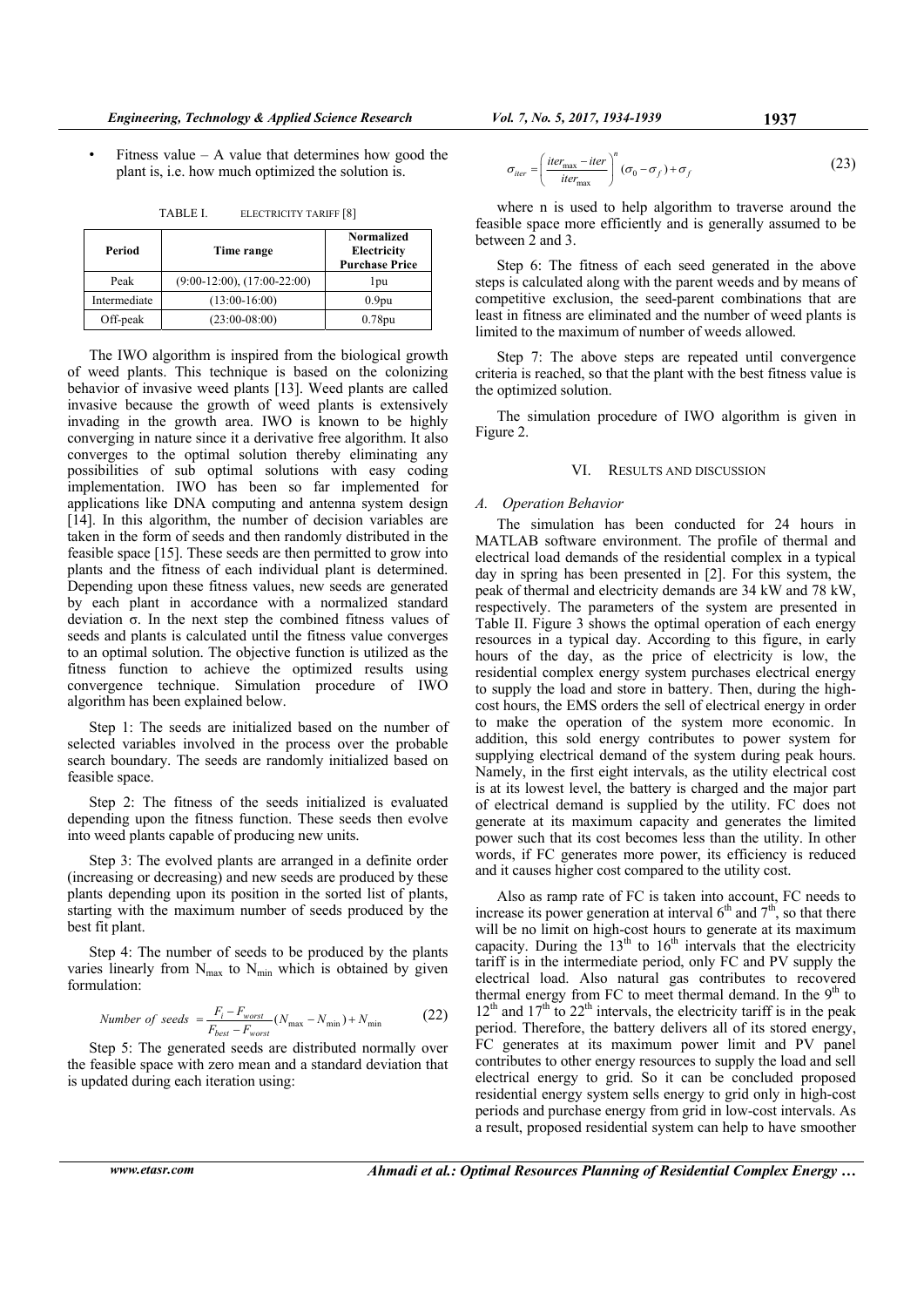load profile in power system. The power generations of each energy resource are listed in Table III.



Fig. 2. The simulation procedure of IWO algorithm

# *B. Sensitivity Analysis*

Sensitivity analysis improves the understanding of impact of key parameters on the behavior of proposed residential CHP systems. In this study, sensitivity analyses have been performed on electricity prices and sell to grid factor parameters. An imperative parameter of the operation cost for residential energy system is electricity price, which also has an important effect on the adoption of residential CHP systems. Figure 4 shows the result of sensitivity analysis. It is clear that electricity price and sell to grid factor strongly affect the economy of residential CHP system operation. According to Figure 4, while the electricity price is low, sell to grid factor has a negligible effect on operation cost of residential CHP system, because of low electricity price, the EMS provides the majority of required electrical energy of system from utility. In fact, purchasing electricity from utility is more economic than operation of FC close to its maximum capacity and system. Therefore after this point, by increasing the electricity price, the operation of residential CHP system becomes more economic and operation of FC near its maximum power gradually becomes more economic. Also Figure 4 demonstrates that by increasing the electricity price, the impact of sell to grid factor on operation

cost of residential CHP system will be increased. Therefore, enhancement of electricity price encourages other residential buildings to install proposed CHP system.



Fig. 3. Optimized resources power generations

TABLE II. SYSTEM PARAMETERS [5, 11,12 ]

| $\Delta P_{FC.U}$ , Upper limit of ramp rate of fuel cell                                | 0.15   |
|------------------------------------------------------------------------------------------|--------|
| $\Delta P_{FC,D}$ , Lower limit of ramp rate of fuel cell                                | 18     |
| $P_{FC,max}$ , Maximum limit of fuel cell generated power                                | 25     |
| $P_{FC,min}$ , Minimum limit of fuel cell generated power                                | 0.05   |
| $W_{max}$ , Maximum energy limit of battery                                              | 40     |
| $B_{Gas}$ , Cost of purchasing natural gas per kW                                        | 0.04   |
| $B_{\text{Grid}}$ , Maximum value of utility purchasing electricity <sup>0.13</sup>      |        |
| cost per kW                                                                              |        |
| $\eta_{dch}$ , Efficiency of battery discharging                                         | 0.971  |
| $\eta_{ch}$ , Efficiency of battery charging                                             | 0.921  |
| $P_{\text{Battery}, dch, max}$ , Maximum limit of battery discharging rate 15            |        |
| $P_{\textit{Battery},\textit{ch},\textit{max}}$ , Maximum limit of battery charging rate | -15    |
| $T_{ref}$ , Reference temperature (°C)                                                   | 25     |
| $\beta_{\rm ref}$                                                                        | 0.0044 |
| $\eta_{ref}$ , Reference efficiency of PV                                                | 0.125  |
|                                                                                          |        |
| 68                                                                                       |        |
|                                                                                          |        |
| 67                                                                                       |        |